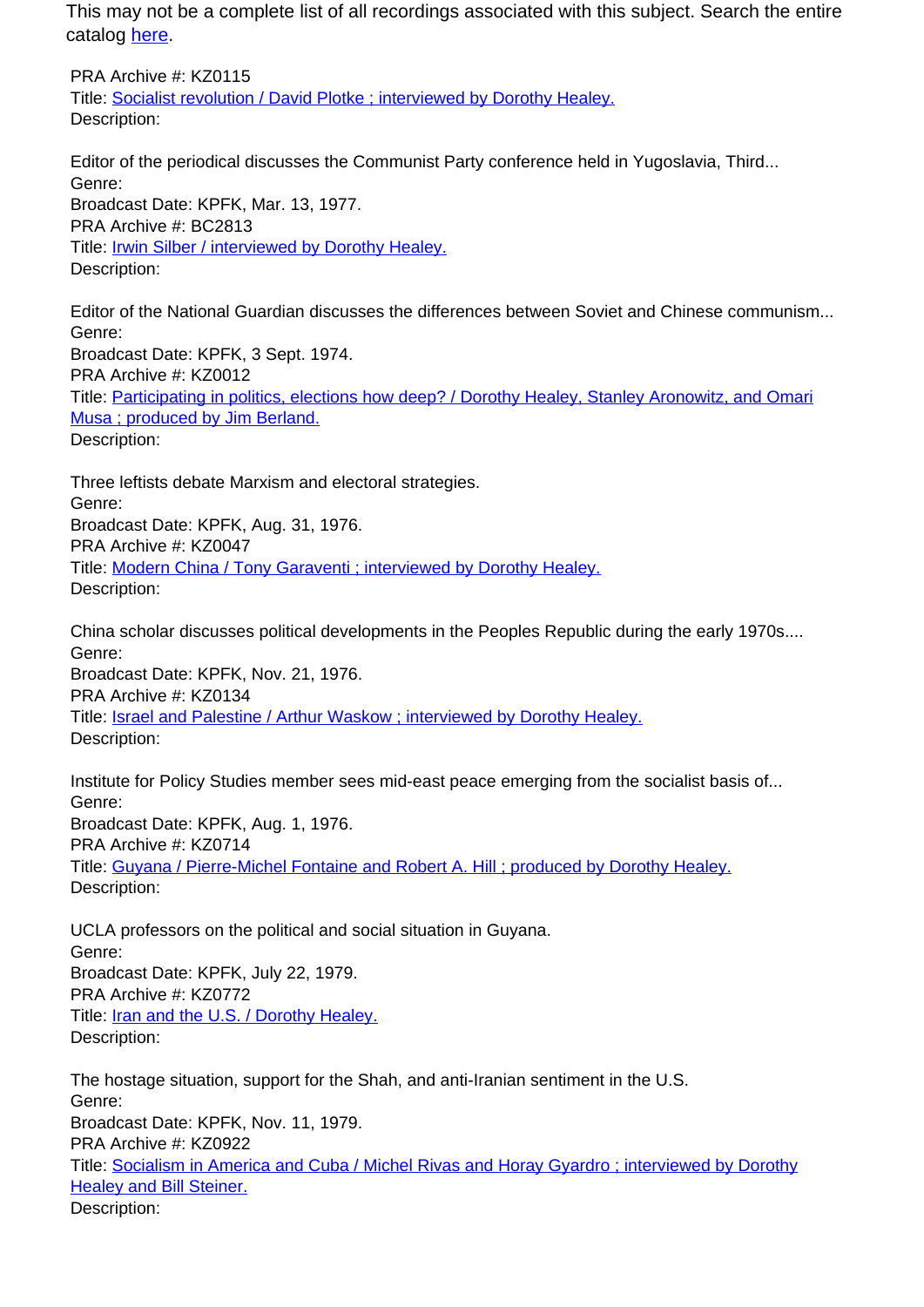Rivas' work in the Democratic Socialist Organizing Committee; Gyardro on life and U.S.... Genre: Broadcast Date: KPFK, June 17, 1979. PRA Archive #: KZ1154 Title: The Zimbabwe Patriotic Front and the Southern Africa Support Coalition / Musakiwa Kombubla and Vincent Perkins ; interviewed by Dorothy Healey. Description:

Politics in southern Africa. Genre: Broadcast Date: KPFK, Feb. 10, 1980. PRA Archive #: KZ1155 Title: **Iran / Mike Lee** ; interviewed by Dorothy Healey. Description:

President of the Los Angeles Lawyers Guild talks about his visit to Iran. Genre: Broadcast Date: KPFK, Feb. 17, 1980. PRA Archive #: KZ1157 Title: American politics / Stanley Aronowitz ; interviewed by Dorothy Healey. Description:

Political science professor at Columbia University on politics, economics, and foreign policy... Genre: Broadcast Date: KPFK, Mar. 16, 1980. PRA Archive #: KZ1162 Title: South Africa and Zambia / Ben Turok ; interviewed by Dorothy Healey. Description:

A white South African, author, political scientist, and former political prisoner, discusses... Genre: Broadcast Date: KPFK, Aug. 3, 1980. PRA Archive #: AZ0412 Title: KPFA stop the war teach-in / produced by Laurie Garrett and Anita Frankel. Description:

Excerpts from the aircheck of the recorded event.

,

r.l. Introduction. -- r.2. Michael Klare and William Mandel (35 min.). -- r.3. Robert Manning (... Genre: Broadcast Date: KPFA, Apr. 25, 1980. PRA Archive #: KZ0409 Title: The PLO representative to the United Nations / Hasan Rahman ; interviewed by Dorothy Healey. Description:

On the goals and policies of the Palestine Liberation Organization. Genre: Broadcast Date: KPFK, Sept. 28, 1977. PRA Archive #: BC2809 Title: Cheddi Jagan / interviewed by Dorothy Healey. Description:

Former premier of Brith Guyana discusses his role in the Guyanean People's Progressive...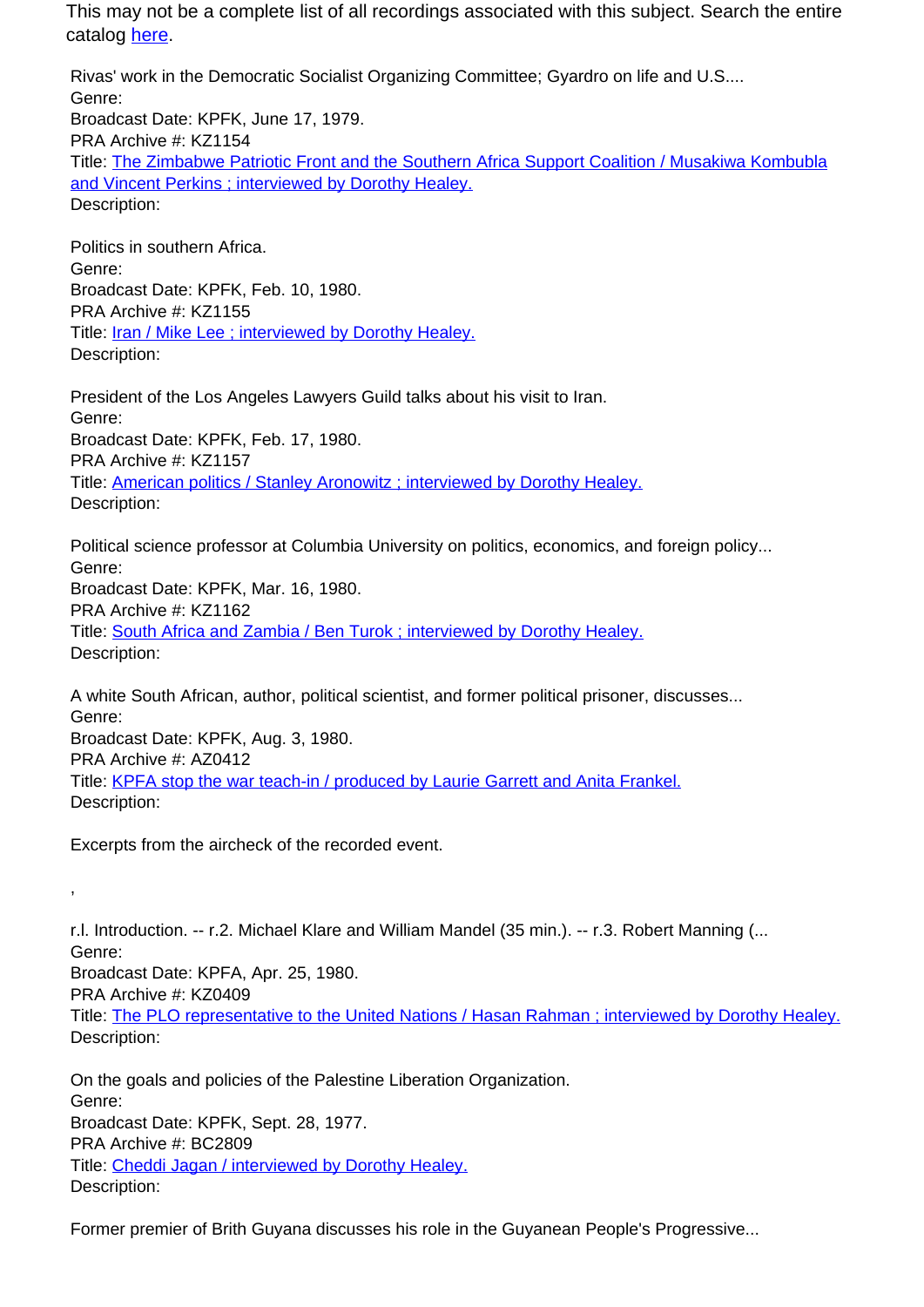Genre: Broadcast Date: KPFK, 12 May 1974. PRA Archive #: BB4593 Title: Hindsight and foresight Description:

Six concerned, politically active citizens met to talk about the General Election of November... Genre: American Women -- Politicians and politics Broadcast Date: KPFK, 7 Mar. 1967. PRA Archive #: BB4757 Title: Which direction for the left in 1968 / moderated by George Willet. Description:

Michael Schon and Dorothy Healey discuss potentials for New Left politics in the 1968 elections... Genre: Broadcast Date: KPFK, 21 Apr. 1968. PRA Archive #: BB4794 Title: Shirley Williams of the Angela Davis Defense Committee / interviewed by Dorothy Healey. Description:

Shirley Williams speaks about the arrest and imprisonment of Angela Davis.|SHIRLEY WILLIAMS OF... Genre: Broadcast Date: KPFK, 2 Dec. 1970. PRA Archive #: BC1172 Title: Interview with the National Guardian / Irwin Silber ; interviewed by Dorothy Healey. Description:

Editor discusses politics and communism in the United States. Genre: Broadcast Date: KPFK, 6 Jan. 1973. PRA Archive #: BC1987 Title: Soapbox / Albee Sachs ; interviewed by Dorothy Healey. Description:

South African attorney discusses racism and apartheid in his country. Genre: Broadcast Date: KPFK, 28 Apr. 1974. PRA Archive #: BC2599 Title: Revolutionary violence / Dorothy Healey and Bob Wells Description:

Jim Berland interviews Communist Party activist Dorothy Healey and community organizer Bob Wells... Genre: American Women -- Activists Broadcast Date: KPFK, 24 Nov. 1975. PRA Archive #: BC2719 Title: Herbert Marcuse on Portugal / interviewed by Dorothy Healey. Description:

Discussion of conditions in Portugal. Genre: Broadcast Date: KPFK, 2 Nov. 1975. PRA Archive #: BC2812 Title: Terry Kuper / interviewed by Dorothy Healey. Description: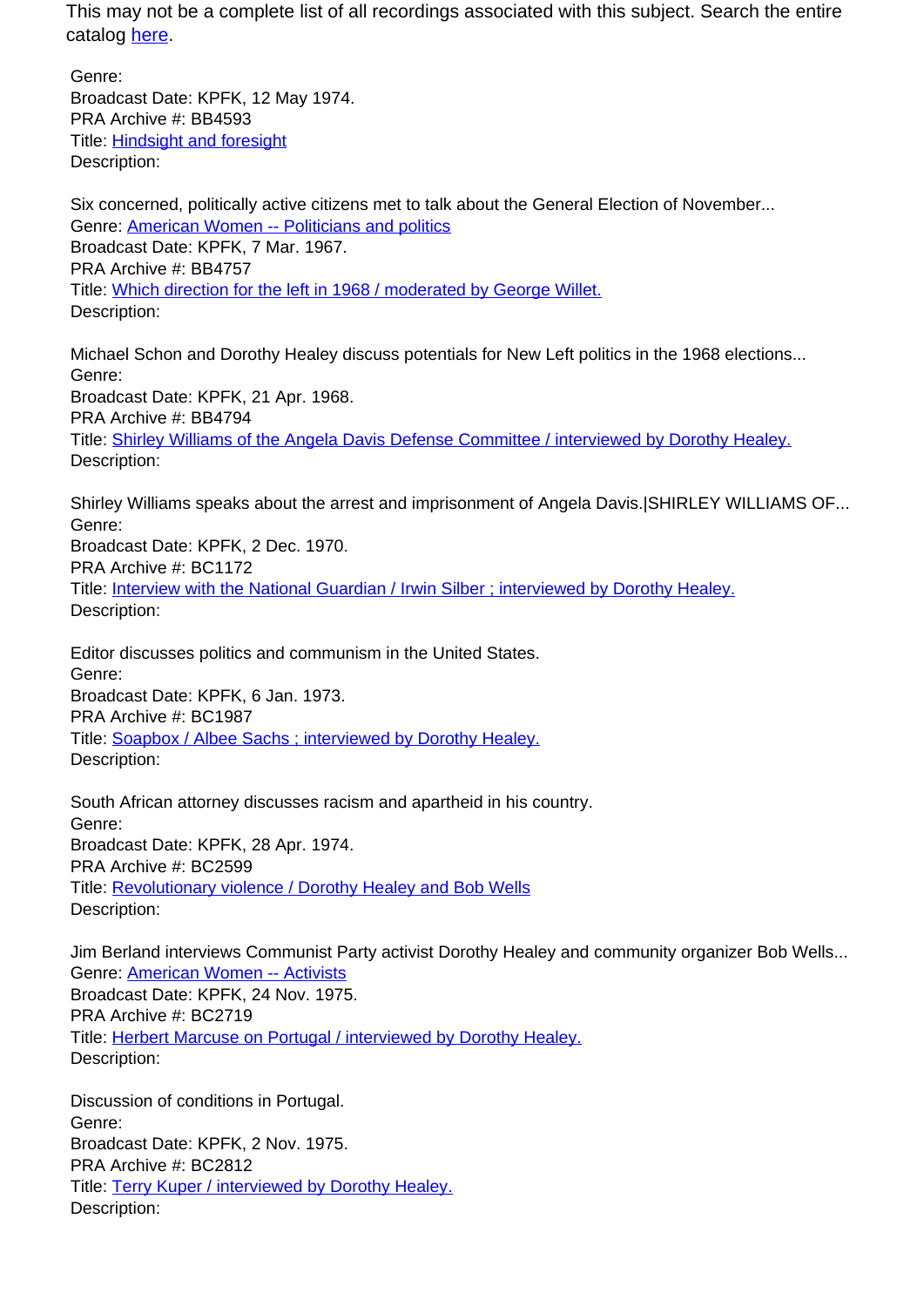American Communist Party leader discusses the role of Karl Marx and Sigmund Freud in the... Genre: Broadcast Date: KPFK, 26 May 1974. PRA Archive #: BC3083 Title: Communism : Chinese foreign policy / produced by Jim Berland. Description:

Dorothy Healey and Frank Pestana discuss the Chinese world view and the situation in Angola. Genre: Broadcast Date: KPFK, 3 Aug. 1976. PRA Archive #: BC3084 Title: Where is the women's program?

Description:

Dorothy Healey moderates a panel discussion on the current state of the Women's Liberation... Genre: American Women -- Education Broadcast Date: KPFK, 7 Mar. 1976. PRA Archive #: KZ0001 Title: Who is Sam Jackson : a memorial to Dalton Trumbo / produced by Jim Berland. Description:

Actuality of memorial service for one of the Hollywood Ten: Ring Lardner, Jr., Kirk Douglas,... Genre: Broadcast Date: KPFK, Sept. 16, 1976. PRA Archive #: KZ0048 Title: **Ernie Lieberman / interviewed by Dorothy Healey.** Description:

Interview and music. Genre: Broadcast Date: KPFK, Aug. 22, 1976. PRA Archive #: KZ0133 Title: Stanley Aronowitz / interviewed by Dorothy Healey. Description:

Relation of working class movement to electoral politics. Genre: Broadcast Date: KPFK, Oct. 31, 1976. PRA Archive #: KZ0168 Title: Native Americans from prison / Paul Skyhorse and Richard Mohawk ; interviewed by Dorothy Healey. Description:

Two American Indian Movement activists charged with murder discuss prison conditions, political... Genre: Broadcast Date: KPFK, June 19, 1977. PRA Archive #: KZ0401.01 Title: Barbara Nestor / interviewed by Dorothy Healey. Description: .

Laurie Alexandre introduces Dorothy Healey (1914 - 2006), former chair of the Southern... Genre: American Women -- Activists, American Women -- Women's history Broadcast Date: KPFK, Sept. 25, 1977. PRA Archive #: KZ0713 Title: Unions and social progress / Paul Schrade ; interviewed by Dorothy Healey.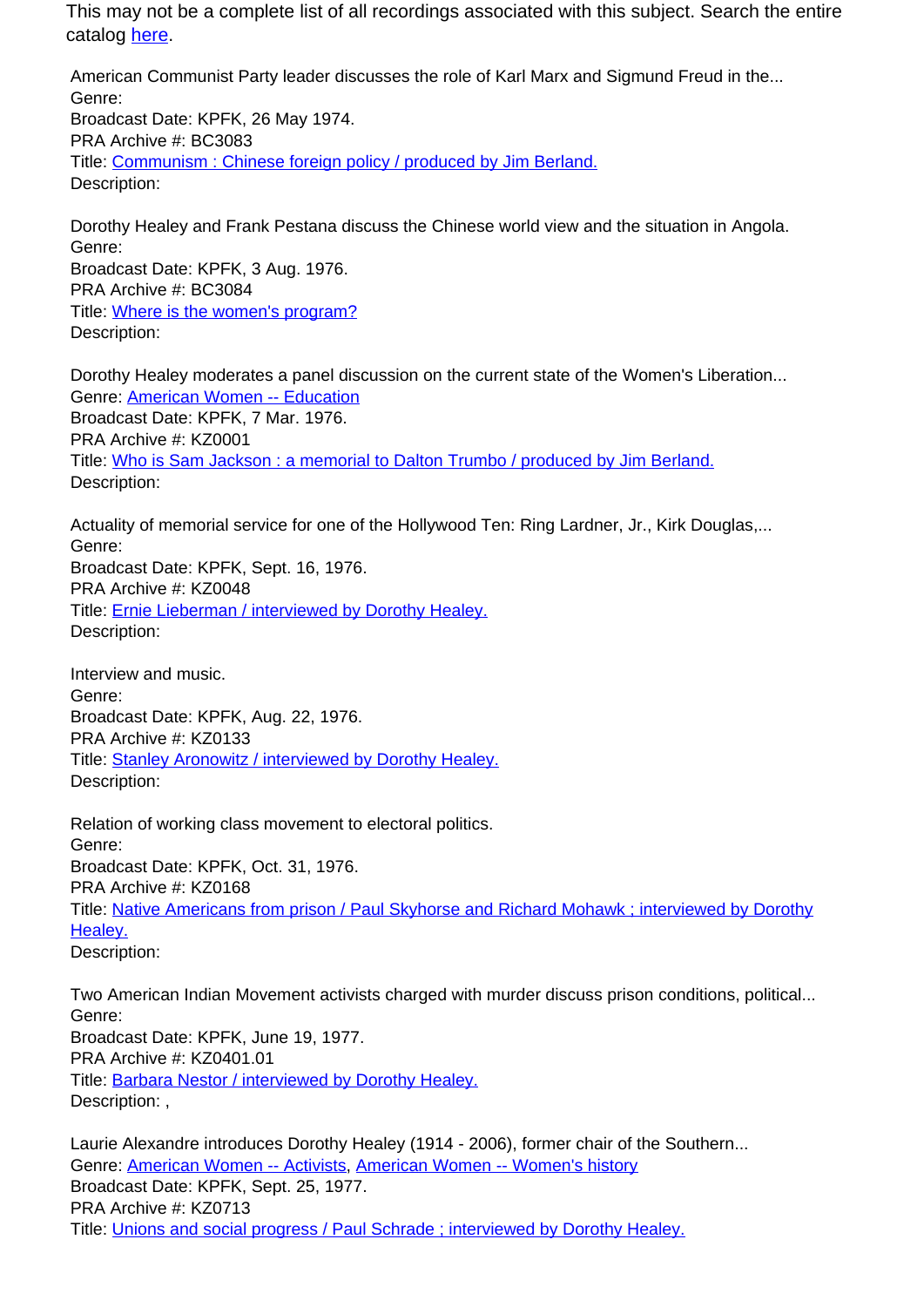Description:

Regional UAW director discusses the problems and benefits of unions. Genre: Broadcast Date: KPFK, Sept. 3, 1978. PRA Archive #: KZ0723 Title: We remember Marcuse / produced by Dorothy Healey. Description:

Allen Serula, artist; Emily Hicks, social critic; Lisbeth Haas, graduate student; Stanley... Genre: Broadcast Date: KPFK, Aug. 5, 1979. PRA Archive #: KZ0725 Title: Socialists and the electoral process / Stanley Aronowitz ; interviewed by Dorothy Healey. Description:

On the broadening socialist movement in U.S. politics. Genre: Broadcast Date: KPFK, Aug. 19, 1979. PRA Archive #: KZ0734 Title: Rise gonna rise : a portrait of Southern textile workers / Mimi Conway interviewed by Dorothy **Healey** Description:

Mimi Conway describes the present status of the unionization of textile workers in the South.... Genre: American Women -- Authors and journalists, American Women -- Work and unions Broadcast Date: KPFK, 2 Sep. 1979. PRA Archive #: KZ0761 Title: International Conference on Puerto Rican Independence / interviews by Dorothy Healey. Description:

On conference events: Carlos Olameno Torres, and Gloria Weil-Herrera. Genre: Broadcast Date: KPFK, Sept. 30, 1979. PRA Archive #: KZ0764 Title: British elections : June, 1979 / Clancy Sigal ; interviewed by Dorothy Healey. Description:

On England's failing economic and political systems; phone-ins. Genre: Broadcast Date: KPFK, Sept. 16, 1979. PRA Archive #: KZ0771 Title: The Situation in Cambodia / Ben Margolis ; interviewed by Dorothy Healey. Description:

Member of the U.S.-Vietnam friendship society on the political and social conditions in Cambodia... Genre:

Broadcast Date: KPFK, Oct. 28, 1979.

PRA Archive #: KZ0792

Title: Afghanistan in the cold war / Eqbal Ahmed ; interviewed by Dorothy Healey and Phyllis Benes. Description:

A foreign policy expert discusses the political developments surrounding the invasion of... Genre:

Broadcast Date: KPFK, Jan. 13, 1980.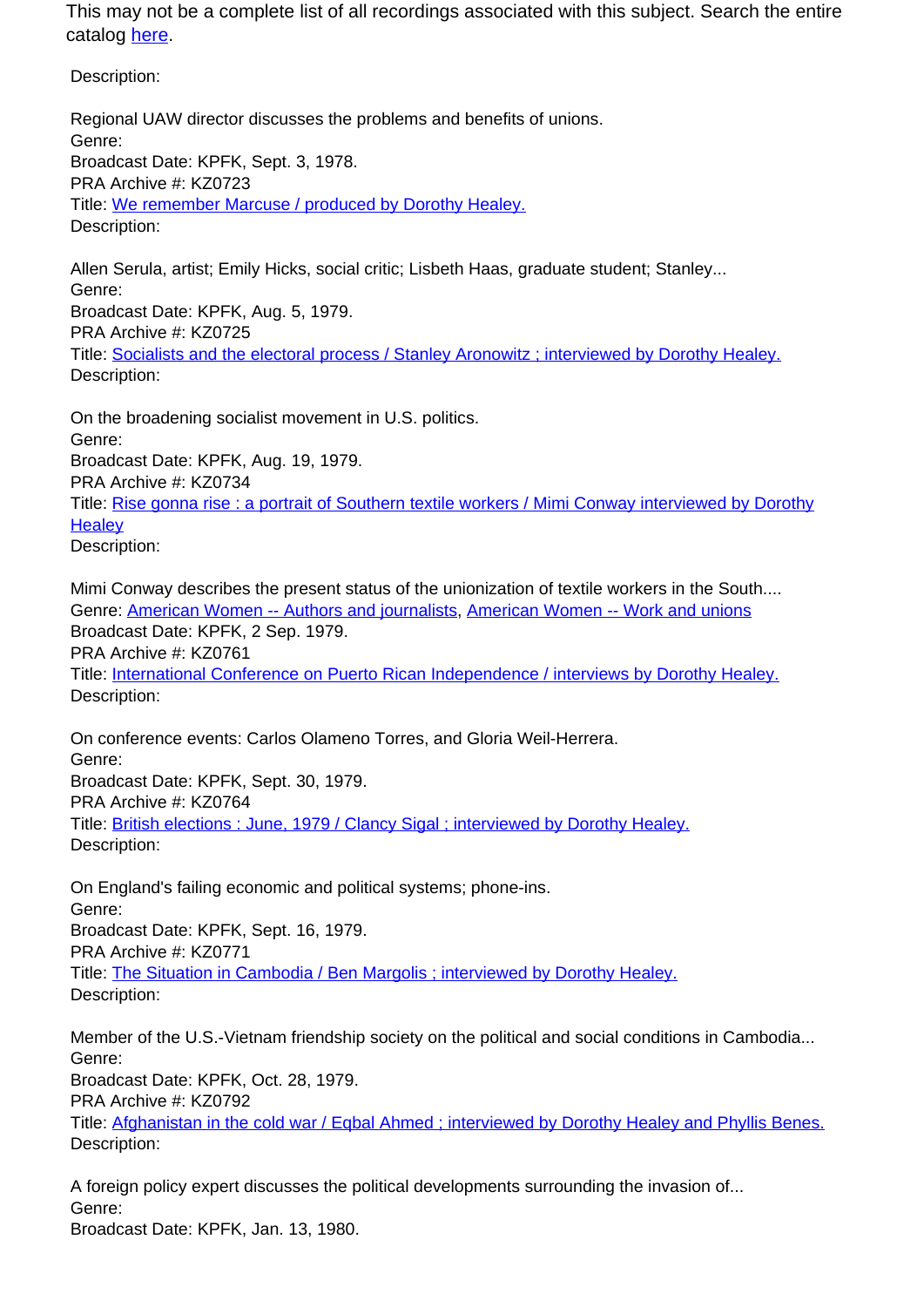PRA Archive #: KZ0828 Title: U.S. reponse to the Soviet invasion of Afghanistan / Dorothy Healey. Description:

Criticism of Soviet intervention in Afghanistan and U.S. reactions. Genre: Broadcast Date: KPFK, Jan. 1980. PRA Archive #: KZ0920 Title: Delegate to Iran conference / Leonard Weinglass ; interviewed by Dorothy Healey. Description:

On the events of the conference. Genre: Broadcast Date: KPFK, July 13, 1980. PRA Archive #: KZ0923 Title: Socialists and the 1980 election / David Plotke ; interviewed by Dorothy Healey. Description:

Socialist Review editor discusses socialist goals in the elections. Genre: Broadcast Date: KPFK, Dec. 16, 1979. PRA Archive #: KZ0924 Title: Campaign for citizens review board / Anne Davis and Larry Ceplair ; interviewed by Dorothy Healev. Description:

On the need to broaden political participation. Genre: Broadcast Date: KPFK, Jan. 6, 1980. PRA Archive #: KZ0925 Title: Solidarity with the Salvadorean people / Isabel Cardenas ; interviewed by Dorothy Healey. Description:

On the broad movement of solidarity with the Salvadorian people. Genre: Broadcast Date: KPFK, Mar. 30, 1980. PRA Archive #: KZ0979 Title: Cheddi Jagan : former premier of Guyana, leader of the opposition, founder of the People's Progressive Party / interviewed by Dorothy Healey. Description:

Discusses his political views and plans. Genre: Broadcast Date: KPFK, Jan. 11, 1981 PRA Archive #: KZ1006 Title: Liberation theology / Garry MacEoin ; interviewed by Dorothy Healey. Description:

Author discusses the socio-political struggle in Chile. Genre: Broadcast Date: KPFK, Dec. 7, 1980. PRA Archive #: KZ1110 Title: The Inquisition in Hollywood : politics in the film community, 1930-1960 / Larry Ceplair ; interviewed by Dorothy Healey. Description: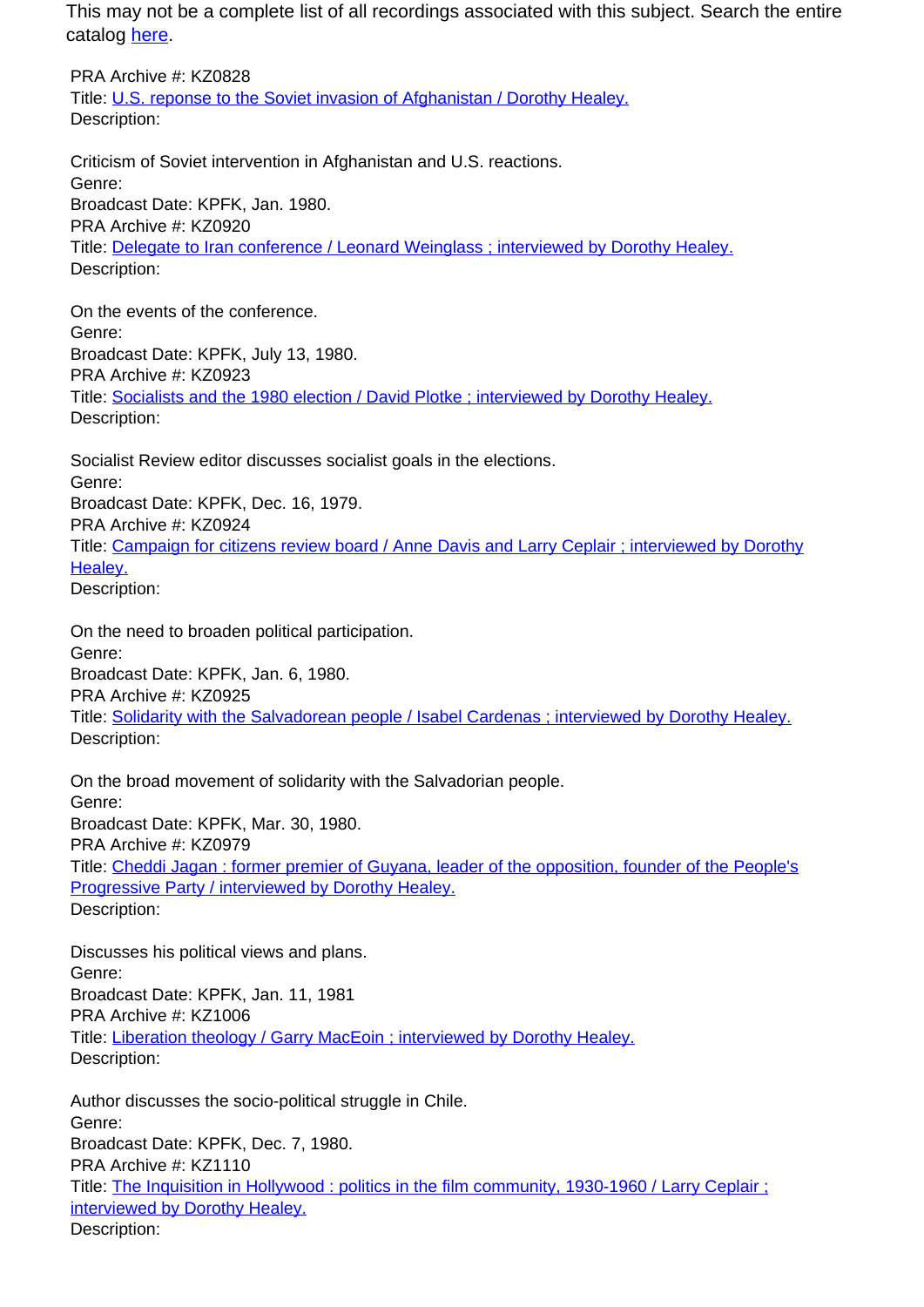Author discusses his book and research on communism in the American film industry. Genre: Broadcast Date: KPFK, Mar. 23, 1980. PRA Archive #: KZ1129 Title: Communist viewpoints : a debate / William Mandel, Dorothy Healey, and Suzi Weissman. Description:

On martial law in Poland and the tragedy of the Polish working class. Genre: Broadcast Date: KPFK, Apr. 1, 1982? PRA Archive #: KZ1149 Title: Lebanon and Israel : a debate / moderated by Dorothy Healey. Description:

Samara Haj, a Palestinian at UCLA, talks about the expansionist nature of Zionism. Alex Grab, an... Genre: Broadcast Date: KPFK, July 15, 1982. PRA Archive #: KZ1151 Title: Malvina and Dorothy / produced by Dorothy Healey. Description:

Folk singer Malvina Reynolds talks with Dorothy Healey and sings some of her own songs about the... Genre: American Women -- Activists, American Women -- Music and musicians Broadcast Date: KPFK, 8 Jan. 1978; 18 Mar. 1979. PRA Archive #: KZ1156 Title: The Communist Party of Australia / Mavis Robertson; interviewed by Dorothy Healey. Description:

On the party's growth and objectives. Genre: Broadcast Date: KPFK, Mar. 2, 1980. PRA Archive #: KZ1158 Title: Siam in crisis / Sulak Sivaraksa ; interviewed by Dorothy Healey. Description:

Author discusses conditions in Thailand. Genre: Broadcast Date: KPFK, June 29, 1980. PRA Archive #: KZ1159 Title: Iran conference / Leonard Weinglass ; interviewed by Dorothy Healey. Description:

Report by the delegate. Genre: Broadcast Date: KPFK, July 7, 1980. PRA Archive #: KZ1161 Title: The undiminished man / Janet Stevenson interviewed by Dorothy Healey Description:

Janet Stevenson, author of "The undiminished man," a political biography of Robert... Genre: Broadcast Date: KPFK, May 18, 1980. PRA Archive #: KZ1163 Title: Poland / Karel Kovanda interviewed by Dorothy Healey Description: